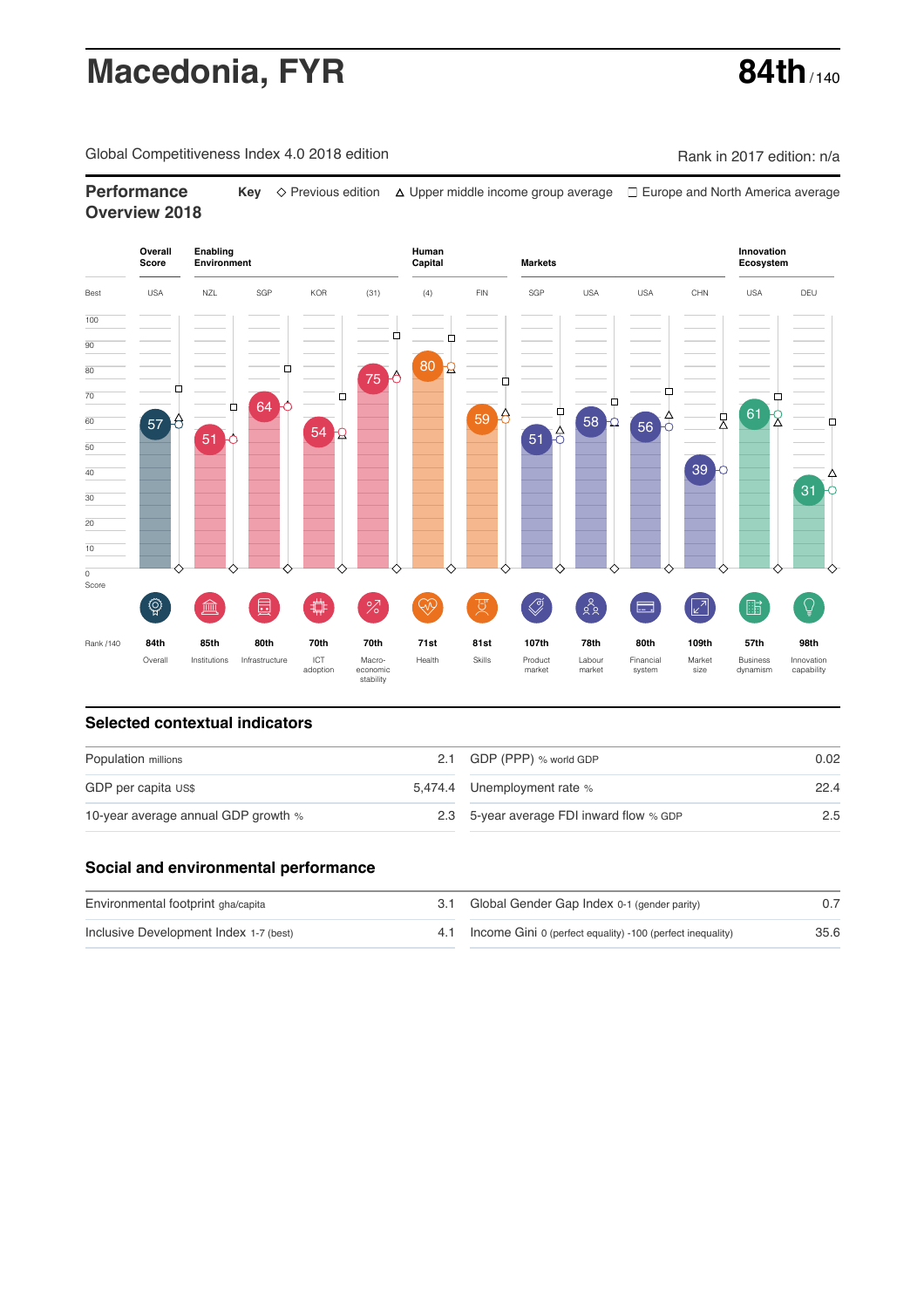# **Macedonia, FYR 84th**/140

| <b>Index Component</b>                                                   | Value          | Score *          | Rank/140 | <b>Best Performer</b>       |
|--------------------------------------------------------------------------|----------------|------------------|----------|-----------------------------|
| 寙<br>Pillar 1: Institutions 0-100 (best)                                 |                | 50.6             | 85       | <b>New Zealand</b>          |
| 1.01 Organized crime 1-7 (best)                                          | 3.2            | 37.0             | 131      | Finland                     |
| 1.02 Homicide rate /100,000 pop.                                         | 1.6            | $96.3 =$         | 51       | Multiple (9)                |
| 1.03 Terrorism incidence 0 (very high) -100 (no incidence)               | 99.9           | 99.9 ↑           | 60       | Multiple (24)               |
| 1.04 Reliability of police services 1-7 (best)                           | 3.5            | 41.3             | 110      | Finland                     |
| 1.05 Social capital 0-100 (high)                                         | 48.2           | 48.2 ↑           | 90       | Australia                   |
| 1.06 Budget transparency 0-100 (best)                                    | 61.5           | $61.5 =$         | 49       | Multiple (2)                |
| 1.07 Judicial independence 1-7 (best)                                    | 2.3            | 22.3             | 128      | Finland                     |
| 1.08 Efficiency of legal framework in challenging regulations 1-7 (best) | 2.2            | 20.7             | 129      | Finland                     |
| 1.09 Freedom of the press 0-100 (worst)                                  | 32.4           | 67.6 ↑           | 89       | Norway                      |
| 1.10 Burden of government regulation 1-7 (best)                          | 2.9            | 31.3             | 109      | Singapore                   |
| 1.11 Efficiency of legal framework in settling disputes 1-7 (best)       | 2.3            | 21.3             | 129      | Singapore                   |
| 1.12 E-Participation Index 0-1 (best)                                    | 0.70           | 70.2 ↑           | 68       | Multiple (3)                |
| 1.13 Future orientation of government 1-7 (best)                         | 2.9            | 31.3             | 120      | Singapore                   |
| 1.14 Incidence of corruption 0-100 (best)                                | 35.0           | 35.0 $\sqrt{ }$  | 91       | New Zealand                 |
| 1.15 Property rights 1-7 (best)                                          | 3.5            | 41.1             | 126      | Finland                     |
| 1.16 Intellectual property protection 1-7 (best)                         | 3.0            | 33.7             | 133      | Finland                     |
| 1.17 Quality of land administration 0-30 (best)                          | 25.0           | 83.3 ↑           | 19       | Singapore                   |
| 1.18 Strength of auditing and reporting standards 1-7 (best)             | 3.7            | 45.0             | 122      | Finland                     |
| 1.19 Conflict of interest regulation 0-10 (best)                         | 8.0            | $80.0 =$         | 11       | Multiple (2)                |
| 1.20 Shareholder governance 0-10 (best)                                  | 8.0            | $80.0 =$         | 5        | Kazakhstan                  |
| 圓<br>Pillar 2: Infrastructure 0-100 (best)                               |                | 64.5             | 80       | Singapore                   |
| 2.01 Road connectivity index 0-100 (best)                                | 47.8           | $47.8 =$         | 98       | <b>United States</b>        |
| 2.02 Quality of roads 1-7 (best)                                         | 3.4            | 39.3             | 97       | Singapore                   |
| 2.03 Railroad density km of roads/square km                              | 26.6           | $66.4 =$         | 31       | Multiple (20)               |
| 2.04 Efficiency of train services 1-7 (best)                             | 2.0            | 17.1             | 116      | Switzerland                 |
| 2.05 Airport connectivity score                                          | 5,203.2        | 25.7 ↑           | 115      | Multiple (8)                |
| 2.06 Efficiency of air transport services 1-7 (best)                     | 4.3            | 54.5             | 85       | Singapore                   |
| 2.07 Liner Shipping Connectivity Index 0-157.1 (best)                    | n/a            | n/a              | n/a      | Multiple (4)                |
| 2.08 Efficiency of seaport services 1-7 (best)                           | 2.2            | 19.2             | 133      | Singapore                   |
| 2.09 Electrification rate % pop.                                         | 100.0          | $100.0 =$        | 1        | Multiple (66)               |
| 2.10 Electric power transmission and distribution losses % output        | 12.7           | $91.0$ ↑         | 84       | Multiple (9)                |
| 2.11 Exposure to unsafe drinking water % pop.                            | 6.0            | $95.9 =$         | 33       | Multiple (23)               |
| 2.12 Reliability of water supply 1-7 (best)                              | 4.7            | 62.0             | 72       | Switzerland                 |
| Pillar 3: ICT adoption 0-100 (best)                                      |                | 54.0             | 70       | Korea, Rep.                 |
| 3.01 Mobile-cellular telephone subscriptions /100 pop.                   | 101.9          | 84.9 ↑           | 100      | Multiple (68)               |
| 3.02 Mobile-broadband subscriptions /100 pop.                            | 63.9           | n/a              | 78       | <b>United Arab Emirates</b> |
| 3.03 Fixed-broadband Internet subscriptions /100 pop.                    | 18.6           | 37.1 ↑           | 51       | Switzerland                 |
| 3.04 Fibre Internet subscriptions /100 pop.                              | 1.0            | n/a              | 58       | Korea, Rep.                 |
| 3.05 Internet users % pop.                                               | 72.2           | 72.2 ተ           | 51       | Iceland                     |
| ℅<br>Pillar 4: Macroeconomic stability 0-100 (best)                      | $\overline{a}$ | 74.6             | 70       | Multiple (31)               |
| 4.01 Inflation annual % change                                           | 0.6            | 100.0 $\uparrow$ | 1        | Multiple (74)               |
|                                                                          | 49.3           | 49.3 ↓           | 84       |                             |
| 4.02 Debt dynamics 0-100 (best)                                          |                |                  |          | Multiple (36)               |
| ₩<br>Pillar 5: Health 0-100 (best)                                       |                | 80.0             | 71       | Multiple (4)                |
| 5.01 Healthy life expectancy years                                       | 65.6           | 80.0 个           | 70       | Multiple (4)                |
| 文<br>Pillar 6: Skills 0-100 (best)                                       | $\overline{a}$ | 59.0             | 81       | <b>Finland</b>              |
| 6.01 Mean years of schooling Years                                       | 9.8            | $65.3 =$         | 63       | Finland                     |
| 6.02 Extent of staff training 1-7 (best)                                 | 3.0            | 33.2             | 134      | Switzerland                 |
| 6.03 Quality of vocational training 1-7 (best)                           | 3.1            | 35.3             | 130      | Switzerland                 |
| 6.04 Skillset of graduates 1-7 (best)                                    | 3.5            | 41.4             | 114      | Switzerland                 |
| 6.05 Digital skills among population 1-7 (best)                          | 3.6            | 43.6             | 106      | Sweden                      |
| 6.06 Ease of finding skilled employees 1-7 (best)                        | 3.3            | 38.2             | 129      | <b>United States</b>        |
| 6.07 School life expectancy Years                                        | 13.3           | $74.0 =$         | 81       | Multiple (9)                |
| 6.08 Critical thinking in teaching 1-7 (best)                            | 2.7            | 27.5             | 121      | <b>United States</b>        |
| 6.09 Pupil-to-teacher ratio in primary education Ratio                   | 14.4           | $89.0 =$         | 42       | Multiple (6)                |